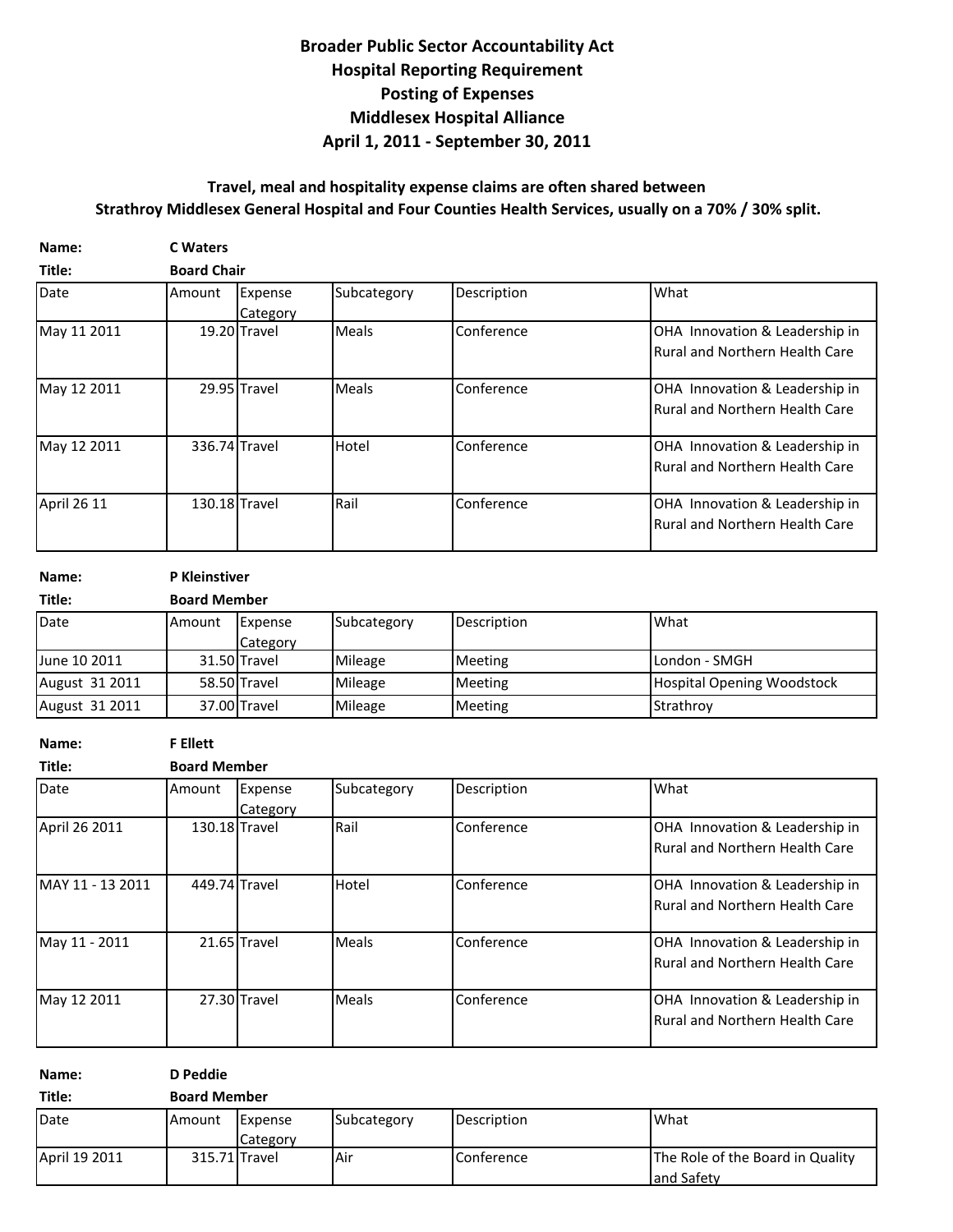**Name: M Mazza**

**Title: Chief Executive Officer**

| Date              | Amount         | Expense<br>Category | Subcatetory   | Description                                | What                            |
|-------------------|----------------|---------------------|---------------|--------------------------------------------|---------------------------------|
| March 17 2011     |                | 41.76 Meals (2)     |               | <b>TVHPP Meeting</b>                       | Debriefing                      |
| April 6 2011      |                | 24.64 Meals         |               | <b>Strategic Planning meeting</b>          | Debriefing                      |
| March 17 2011     |                | 14.00 Travel        | Parking       | <b>TVHPP</b> meeting                       |                                 |
| April 21 2011     |                | 1.50 Travel         | Parking       | <b>TVHPP</b> meeting                       |                                 |
| April 21 2011     |                | 21.88 Meals         |               | <b>TVHPP Meeting</b>                       | Debriefing                      |
| May 30 2011       | 109.84 Travel  |                     | Rail          | Conference                                 | Health CIO and IT Innovation    |
| June 03 2011      |                | 98.76 Hospitality   |               | Physician Recruitment                      |                                 |
| June 13 - 17 2011 | 891.68 Travel  |                     | Accommodation | <b>Conferences</b>                         | <b>OHA - Call to Action</b>     |
| June 12 2011      | 233.47 Travel  |                     | Accommodation | <b>Conference</b>                          | Insight and Health CIO          |
| July 23 2011      | $-233.47$      |                     |               | Personal reimbursement of 1<br>night hotel |                                 |
| June 14,15,       | 102.93 Travel  |                     | <b>Meals</b>  | Conferences                                | OHA - Call to Action and Health |
| 16,17,20 2011     |                |                     |               |                                            | <b>CIO</b>                      |
| April 1 - Sept 30 | 2000.05 Travel |                     | Allowance     | <b>Local Travel Allowance</b>              |                                 |
| 2011              |                |                     |               |                                            |                                 |

**Name: N Maltby-Webster**

| Title:           | <b>Chief Operating Officer</b> |                                |                       |                            |                                                |  |  |
|------------------|--------------------------------|--------------------------------|-----------------------|----------------------------|------------------------------------------------|--|--|
| Date             | Amount                         | Expense<br>Category            | Subcategory           | Description                | What                                           |  |  |
| March 29 2011    | 150.00 Meal                    |                                |                       | YMCA Women of Excellence   | Fund raiser                                    |  |  |
| March 22 2011    |                                | 111.76 Hospitality             |                       | Physician recruitment      |                                                |  |  |
| April 4 2011     |                                | 81.92 Meal (3)                 |                       | <b>Business meeting</b>    | <b>Strategic Planning</b>                      |  |  |
| April 6 2011     |                                | 24.43 Meal                     |                       | <b>Business meeting</b>    | <b>Strategic Planning</b>                      |  |  |
| April 19 2011    |                                | 7.29 Hospitality               |                       | Physician recruitment      |                                                |  |  |
| June 11 2011     | 628.38 Travel                  |                                | Air                   | Conference                 | The Role of the Board in Quality<br>and Safety |  |  |
| April 21 2011    | 21.88 Meal                     |                                |                       | <b>TVHPP meeting</b>       | Debriefing with CEO & COO                      |  |  |
| April 28 2011    |                                | 59.04 Travel                   | Mileage               | SW LHIN Quality symposium  | Travel outside of parameter<br>144kms          |  |  |
| May 4 2011       |                                | 101.94 Meal (4)                |                       | Nursing Leadership retreat |                                                |  |  |
| May 9 2011       |                                | 123.83 Meal (2)                |                       | Legal counsel              |                                                |  |  |
| May 10 2011      |                                | 10.00 Travel                   | Parking               | Legal                      |                                                |  |  |
| May 17 2011      |                                | 311.24 Hospitality             |                       | Physician recruitment      |                                                |  |  |
| June 6 2011      | 260.36 Travel                  |                                | Train                 | <b>ONA Arbritation</b>     |                                                |  |  |
| May 4 2011       |                                | 306.69 Hospitality             |                       | Leadership meeting         |                                                |  |  |
| May 5 2011       |                                | 375.56 Meeting (4)             |                       | <b>Strategic Planning</b>  |                                                |  |  |
| May 26 2011      |                                | 545.38 Education               | Registration          | Conference                 | YMCA Power of Women                            |  |  |
| June 6 2011      | 288.93 Travel                  |                                | Accommodation<br>Taxi | <b>ONA</b> arbritration    |                                                |  |  |
| June 6 2011      |                                | 263.06 Travel (5)              | Meal                  | <b>ONA</b> arbritration    |                                                |  |  |
| June 8 - 11 2011 |                                | $\overline{236.91}$ Travel (4) | Meal                  | Conference                 | The Role of the Board in Quality<br>and Safety |  |  |
| June 8 - 11 2011 | 1,083.23 Travel                |                                | Accommodation         | Conference                 | The Role of the Board in Quality<br>and Safety |  |  |
| June 8 - 11 2011 | 639.01 Travel                  |                                | <b>Taxis Parking</b>  | Conference                 | The Role of the Board in Quality<br>and Safety |  |  |
| Aug 11 2011      |                                | 87.01 Travel                   | Train                 | Conference                 | YMCA Power of Women                            |  |  |